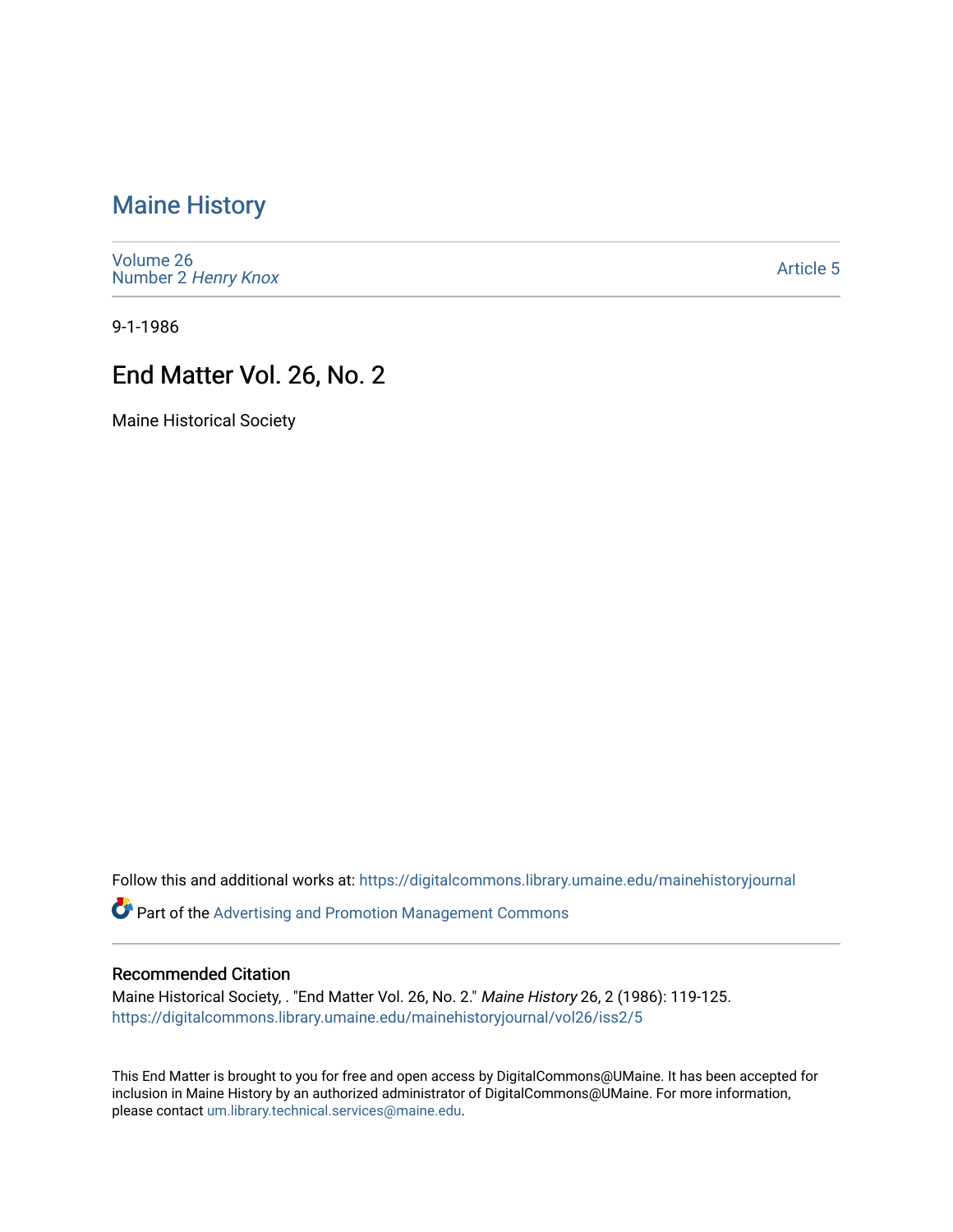Support the Maine League of Ilistoiical Societies and Museums and receive

#### MAINE HISTORY NEWS

Maine's only publication covering histoiical developments in the State.

Subscriptions through membership only

Dues start at \$10.00

Payable to: The Maine League of Historical Societies and Museums Stone House Phippsburg, Maine 04562

.<br>الانتقال الأسباني في الشارك الأسباني المسترك الأسباني المسترك المسترك المسترك المسترك المستركب المستركب المستر

## *THE MAINE HISTORICAL SOCIETY*

*is pleased to announce*

*recently reissued:*

## MAINE BICENTENNIAL ATLAS: AN HISTORICAL SURVEY

Funded by the Maine State Bicentennial Committee and published by the Maine Historical Society, this highly useful and attractive *Atlas* provides a much needed overview of Maine'<sup>s</sup> geographical and historical patterns of development. With plates graphically illustrating such topics as discovery and exploration, early settlements, battle sites and fortifications, demographic changes, and patterns of economic and commercial growth, the *Atlas* fills a void for all persons seriously interested in the history of the State of Maine.

November, 1976 69 plates.

\$10.00 hardbound \$6.00 softbound.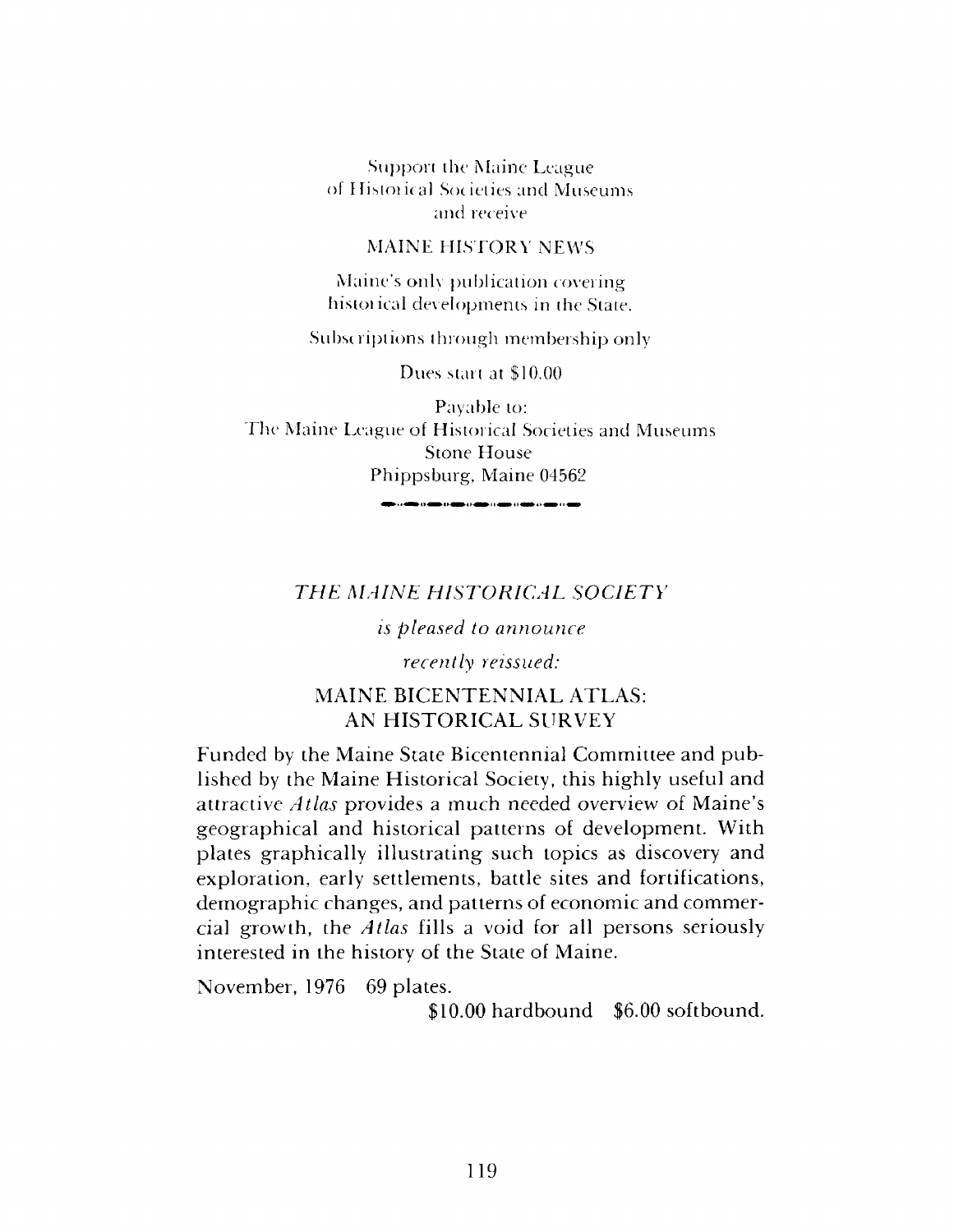### Tuttle'<sup>s</sup> Catalog No. <sup>6</sup>

### *"GENEALOGY, LOCAL HISTORY AND HERALDRY"*

Our catalog lists over 7,300 items including 3,600 genealogy and family history items; plus town and county histories, maps, atlases, church histories and related material on families, cities and towns throughout the IL S. and Canada. Special sections are devoted to heraldic bookplates, coats-of-arms, British records, genealogical reference works, surnames, periodicals, and more.

OUR LARGEST CATALOG EVER! 256 pages.  $\alpha$  Catalog No. 6  $\qquad$   $\qquad$   $\qquad$   $\qquad$   $\qquad$   $\qquad$   $\qquad$   $\qquad$   $\qquad$   $\qquad$   $\qquad$   $\qquad$   $\qquad$   $\qquad$   $\qquad$   $\qquad$   $\qquad$   $\qquad$   $\qquad$   $\qquad$   $\qquad$   $\qquad$   $\qquad$   $\qquad$   $\qquad$   $\qquad$   $\qquad$   $\qquad$   $\qquad$   $\qquad$   $\qquad$   $\qquad$   $\qquad$   $\qquad$ 

> TUTTLE ANTIQUARIAN BOOKS, INC. Post Office Box 541 Rutland, VT. 05701-0541

## HAVE YOU RECENTLY PUBLISHED A GENEALOGY? HAVE YOU LEFTOVER STOCK OF A PREVIOUSLY PUBLISHED GENEALOGY?

Our firm specializes in the sale of genealogies and family histories, and related material. We are always interested in acquiring new material to offer our customers, and to include in our catalogs. If you have published a genealogy and would like us to list it, or if you have leftover stock of an older book and would like assistance in storage or distribution, please inquire for further information. We are in a position to assist you. Write to:

## TUTTLE ANTIQUARIAN BOOKS, INC. P. O. Box 541 Rutland, Vermont 05701

A copy of our current catalog #6, listing over 7,000 items, is available for \$5.00 postpaid.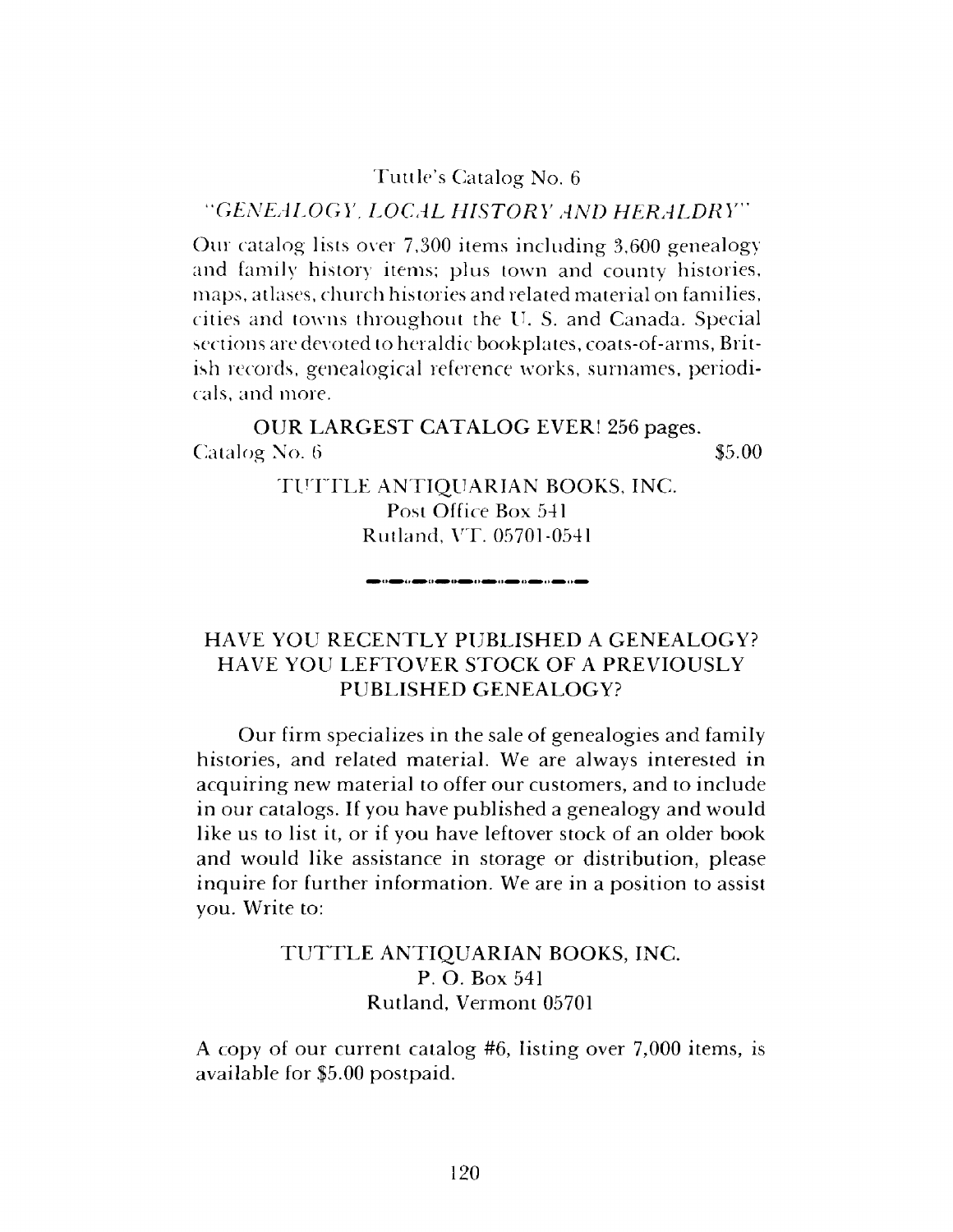

### ANNUAL GIVING CONTRIBUTORS

#### BUSINESSES

Anonymous (4) Acorn Products Company, Lewiston Advest, Inc., Portland Allied Construction Co., Inc., Portland American Steel & Aluminum Corp., South Portland Atkinson Furniture Company, Saco G. FI. Bass, Wilton Bernstein, Shur, Sawyer & Nelson, Portland Berry, Dunn, McNeil & Parker, Portland Biddeford Textile Company, Biddeford W. L. Blake & Company, Portland Body & Co., Inc., Portland The Boeing Company, Seattle, WA Boise Cascade Corp., Rumford Burnham & Morrill Company, Portland Casco Northern Bank, Portland Central Maine Power, Portland Chase, Leavitt & Co., Portland Clark, Friel & Nicholson, P.A., Portland Coastal Bank, Portland Coca-Cola Bottling Plants, Inc., South Portland Colpitts Travel Center, Portland Congdon Transportation, Portland Cook Concrete Company, Portland Courier-Gazette, Inc., Rockland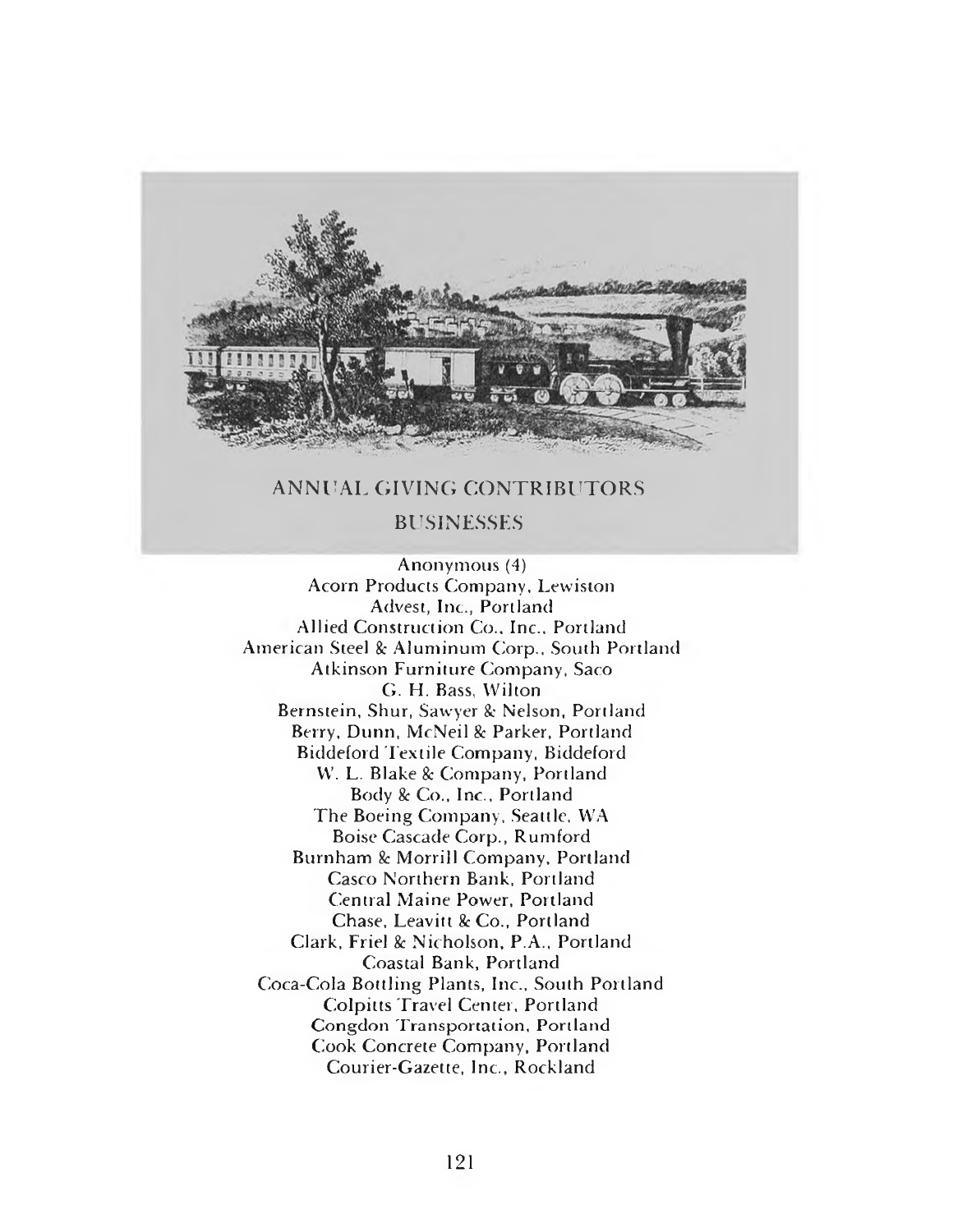F. W. Cunningham & Sons, Portland The Dartmouth Company, Portland Rufus Deering Company, Portland Deering Ice Cream Corp., Portland The Dingley Press, Freeport Down East Energy Corp., Brunswick Down East Enterprise, Inc., Camden Drummond Woodsum Plumpton *8c* MacMahon, Portland Dyke Associates, Portland Ellis Paperboard Products, Inc., Portland EMP Sales, Inc., Falmouth Financial Institutions Service Corp., Lewiston Forest City Chevrolet/SAAB, Portland N. T. Fox Company, Inc., Portland Franklin Savings Bank, Farmington Furbush-Roberts Printing Company, Inc., Bangor Goodine-McAfee, P.A., Portland J. E. Goold Company, Portland Gorham Savings Bank, Gorham M. S. Hancock, Inc., Casco Hannaford Bros. Company, Portland Douglas N. Harding Rare Books, Wells Harris Company, Portland Harris Oil Company, South Portland Hay *8c* Peabody, Portland Housing Resources Corp., Portland Fred S. James *8c Co.* of Maine, Inc., Portland Jordan'<sup>s</sup> Meats, Portland Key Bank of Southern Maine, Portland Kidder, Peabody & Company, Portland LaVerdiere'<sup>s</sup> Super Drug Stores, Waterville Letterworks International, Portland Liberty Group, Inc., Portland Theodore Logan & Son, Inc., Portland O. W. *8c* B. S. Look Co., Inc., Jonesport Maine Broadcasting System, Portland Maine Energy Recovery Company, Biddeford Maine Lubrication Service, Inc., Portland Maine National Bank, Portland Maine Savings Bank, Portland Megquier *8c* Jones Corp., South Portland Menario/Russ/O'Sullivan, Portland Merrill Transport Company, Portland Anthony Mancini, Inc., Portland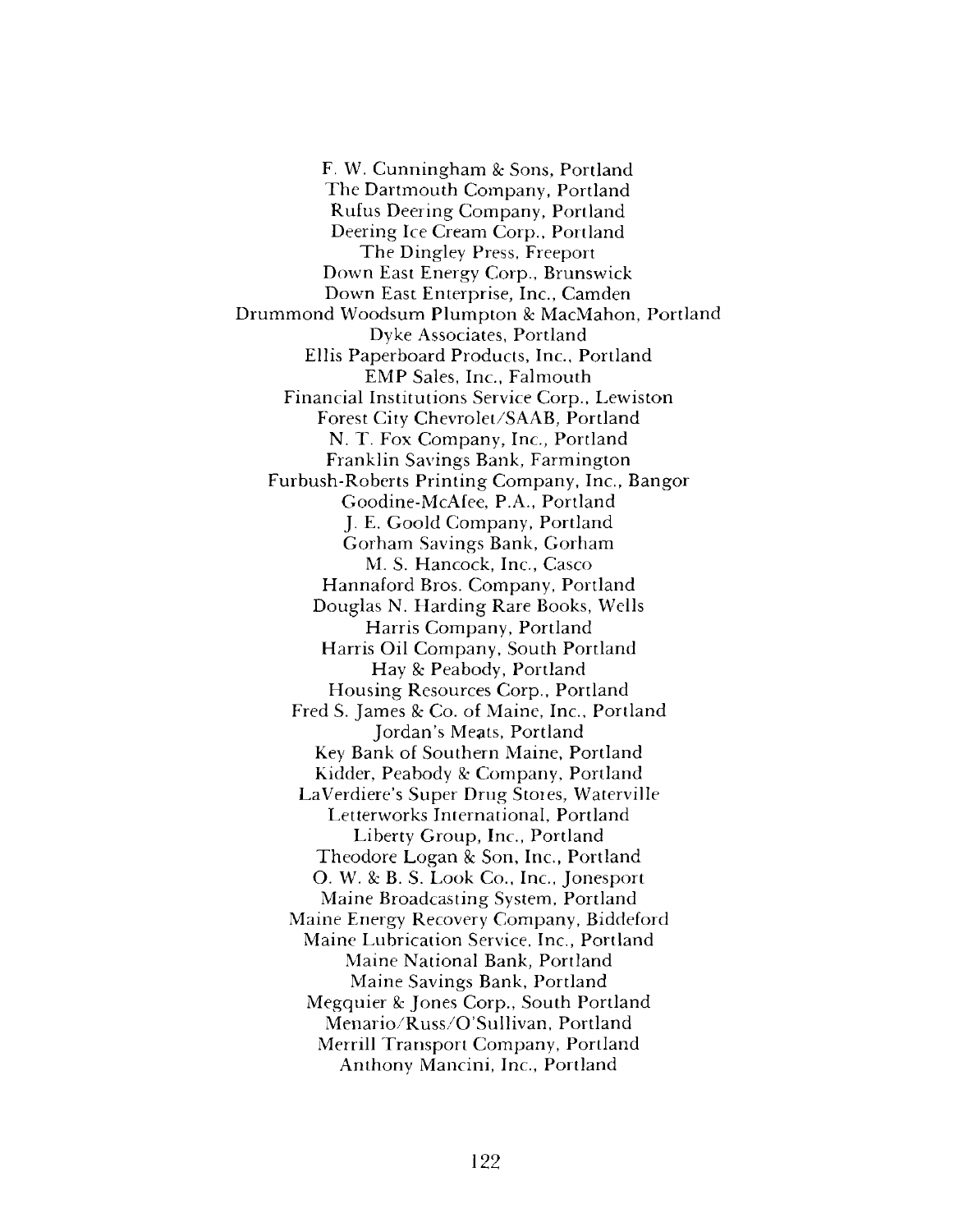Morse, Payson & Noyes, Portland New England Telephone, Portland New System Laundry & Cleaners, Inc., Portland John J. Nissen Baking Company, Falmouth Noyes & Chapman, Inc., Portland Oakhurst Dairy, Portland Paine-Webber, Inc., Portland Pape Chevrolet, Inc., South Portland Peoples Heritage Bank, Portland Philip Morris, Inc., New York, N.Y. Pierce Furniture, Portland Porteous Mitchell & Braun & Company, Portland Portland Glass, Westbrook Public Cable Company, Portland Roberts Office Supply, Portland Roberts Pharmacy, Lisbon Falls Robinson Mfg. Company, Oxford C. H. Robinson Paper Company, Portland Rowe Ford Sales, Westbrook H. E. Sargent, Inc., Stillwater Schlotterbeck *8c* Foss Company, Portland The Schultz Company, Falmouth Seltzer & Rydholm Distributors, Inc., Portland James W. Sewall Co., Old Town Shaw's Supermarkets, Inc., Portland W. H. Shurtleff Company, South Portland Skillin'<sup>s</sup> Greenhouse, Falmouth Mark Stimson Associates, Portland M. A. Storck Company, Portland Tofias Fleishman Shapiro *8c Co.,* Portland Town of Yarmouth, Maine Tucker Anthony *8c* R. L. Day, Inc., Portland Union Trust Company, Ellsworth S. T. Vreeland Agency, Yarmouth S. D. Warren Foundation, Westbrook Webber Travel Service, Portland Wiley Pontiac, South Portland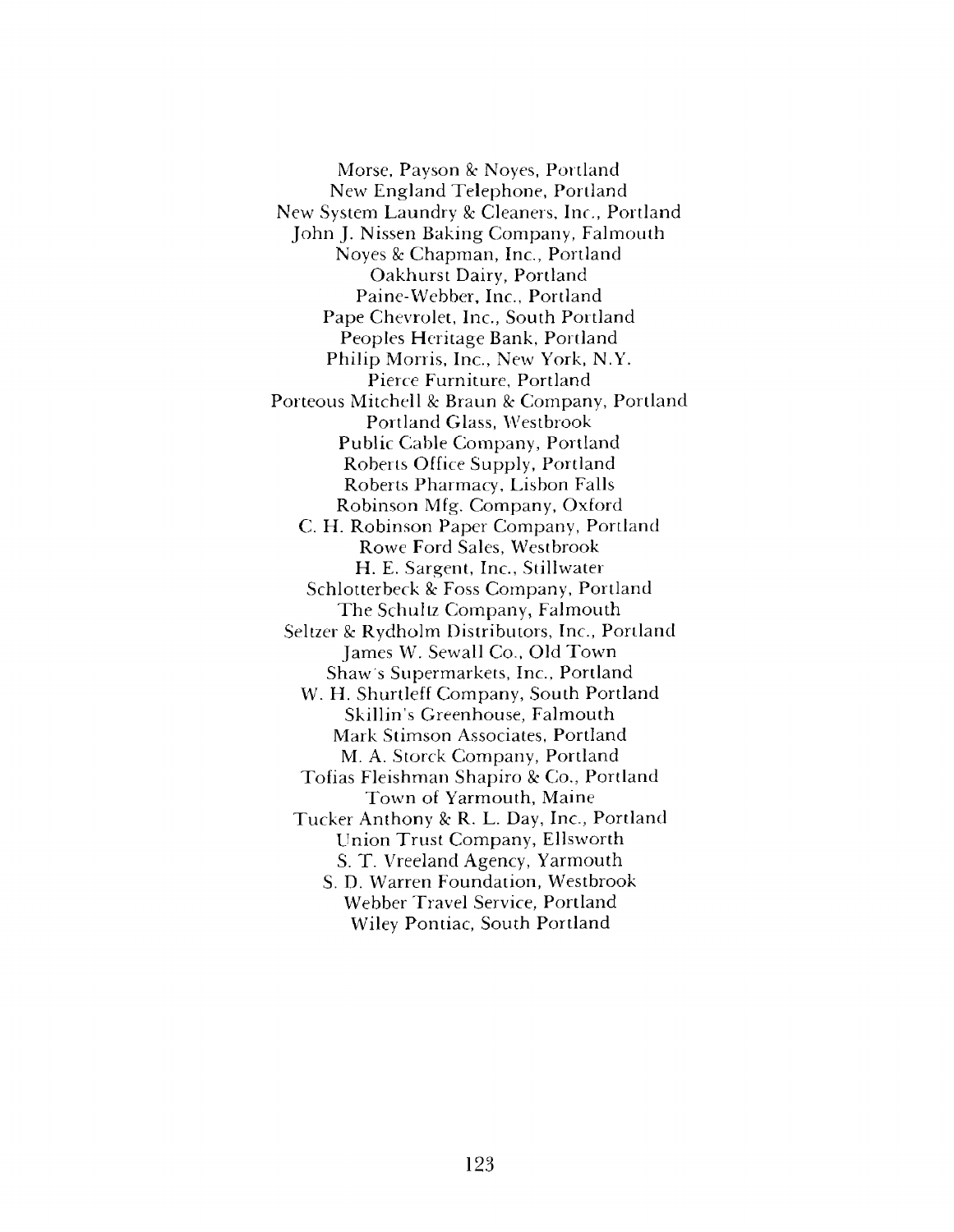## FOUNDATIONS

CIGNA Foundation Columbia Funds U. S. Gypsum Foundation, Inc. Rosamond Thaxter Foundation